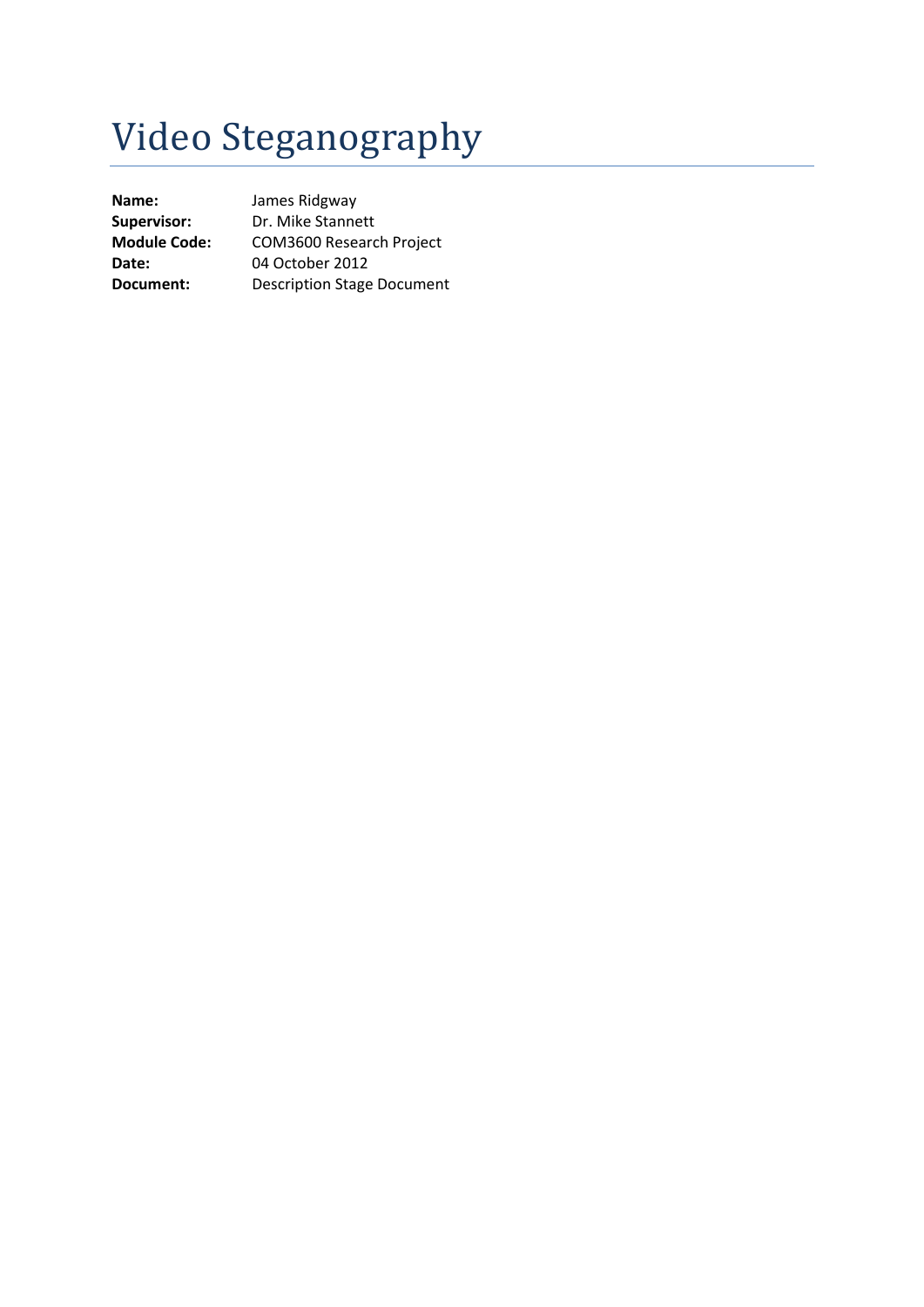## **1. Introduction**

Steganography is the practice of concealed communication where the existence of the message is a secret (Cole, 2003) . The term steganography is derived from two Greek words: "Steganos" and "graphia", meaning "covered" and "writing" respectively (Fridrich, 2010).

Steganography is an ancient practice which dates back thousands of years and has notably been used for the protection and concealment of military communications as early as the Ancient Greeks. Herodotus, author of one of the earliest accounts of Steganography, tells us of how his master, Histiaeus, tattooed a message onto the scalp of one of his slaves. The slave was then send onwards to deliver the message once his hair had grown back, concealing the message (Fridrich, 2010) (Cole, 2003).

Whilst Steganography is not a new practice, few people understand the applications of steganography in society today. With the birth of the Information Age steganography has developed rapidly, exposing new techniques, algorithms and methods for hiding information in digital media such as audio and image files.

Steganography in audio and image files has been extensively researched, and there are plenty of steganography tools on the internet that will allow you to hide messages in these files. In comparison, there has been little research into the area of video steganography.

Video files are ideal container files for hiding large quantities of information. Steganographic capacity (the amount of information that can be hidden) is always an important factor when developing a steganographic algorithm; video files are significantly larger than audio and image files, allowing more information to be hidden inside a container.

## **2. Project**

This project will explore video steganography, and the different techniques that can be used to conceal data in a video container (techniques to be explored are detailed in the Analysis section). The effectiveness of each attempted algorithm will be evaluated using steganalysis (Zhao, Wang, & Khan, 2011). Current research in video steganography generally centres on the concealment of data in the picture stream only. This project will look at exploiting both the audio and picture stream, with the intention of yielding a large steganography capacity that is undetectable.

During the evaluation of the different encoding methods, I will be performing statistical and observational analysis. For the observational analysis I will be surveying a wide range of people to gauge how affective each technique is when observed by an independent entity. Statistical analysis will be used in an attempt to scientifically detect if there is data hidden in a suspected container file. Observational analysis will be used to determine whether there is any human-noticeable degradation in video quality.

## **3. Preliminary Research**

I have started researching the fundamentals of steganography and video encoding. To date, I have started reading the following resources:

 Fridrich, J. (2010). Steganography in Digital Media: Principles, Algorithms and Applications. Cambridge University Press.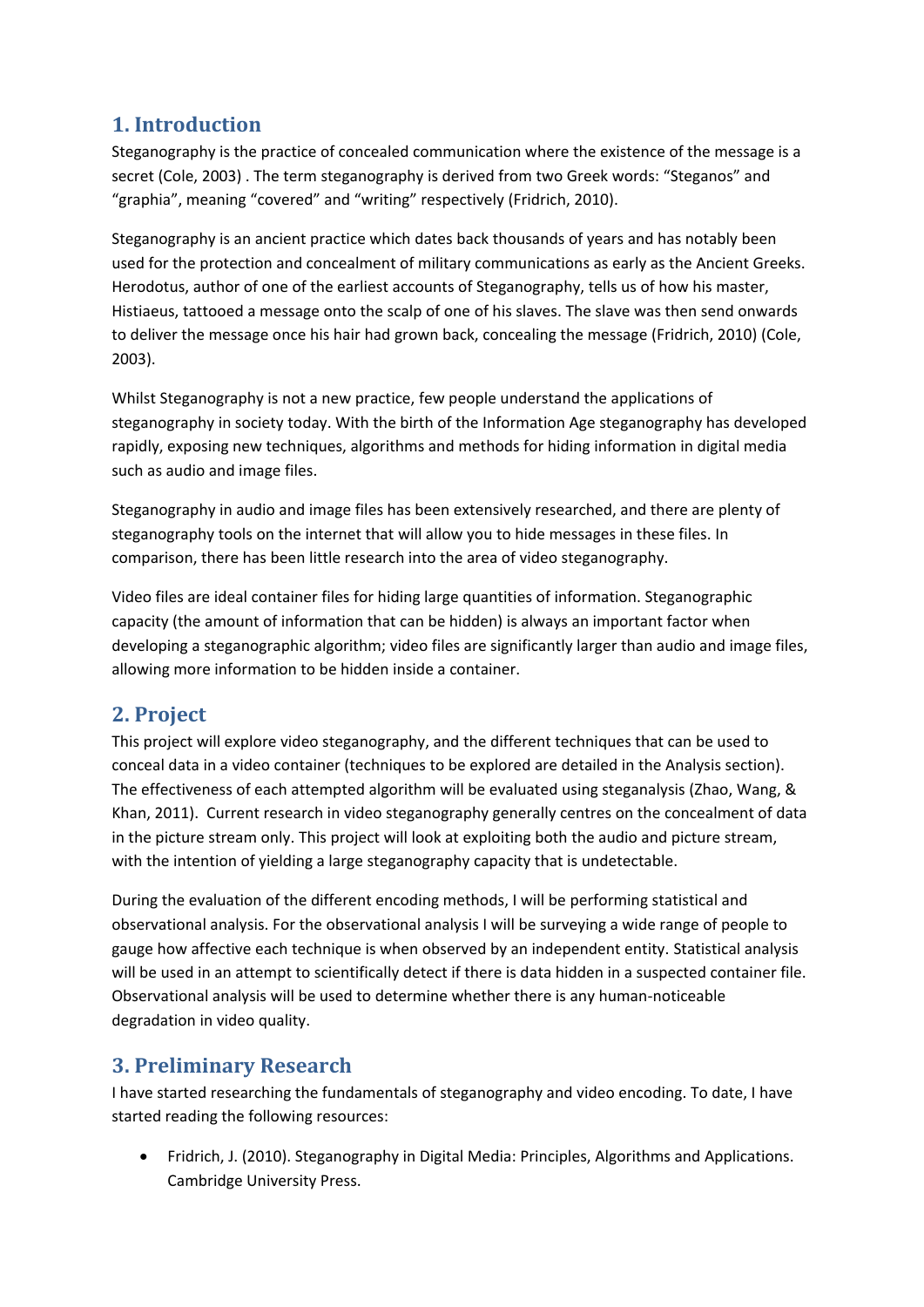- Cole, E. (2003). Hiding in Plain Sight: Steganography and the Art of Covert Communication. Wiley Publishing, Inc.
- Mukhopadhyay, J. (2011). Image and Video Processing in the Compressed Domain. CRC Press.

I have also started investigating the practicality of the steganographic methods and techniques that are discussed in the above literature. I have investigated and experimented with LSB (least significant bit) encoding methods for audio and video files. I have produced a tool written in Java that is capable of encoding data in the LSB of each pixel of an image, and the LSB of each sample of an audio file. These tools can be found and used online at [http://www.steganosaur.us,](http://www.steganosaur.us/) this is a supporting website that I have setup for my dissertation that provides access to the Java audio and image steganography tools, and access to a blog that will be updated on a regular basis.

### **4. Analysis**

This project involves investigating video steganography which encompasses the fields of: steganography, steganalysis and video (including audio) encoding. All of these fields present their own challenges and problems. With regards to steganography and video encoding, these are, without question, complex areas which have their own independent problems. These problems will need to be managed carefully, especially given how video steganography will require the merger of these two fields.

Video encoding presents a range of problems, most notably, lossy compression. Lossy compression is also a problem area for image steganography (e.g. JPEG-images). Lossy compression results in data loss when data is encoded into the chosen format (e.g. JPEG). This is a significant problem when working with steganography, which generally relies on subtle changes to data which are likely to be lost during the compression stage. There are two potential solutions to this problem that are worth investigating: use a lossless compression format, or design steganographic algorithm robust enough to survive compression. The latter option is ideal as lossy compression algorithms are prolific in audio and video codecs; however a "robust" steganographic technique may not survive statistical steganalysis undetected. Lossy compression is particularly problematic, but any form of compression can cause issues – especially when working with the compressed data. Even with a lossless compression format, a small change can result in relatively large alterations to the data when decompressed for viewing on screen.

Manipulating video files is not going to be a straightforward process. Some video formats use Iframe and delta-frames to represent the picture stream<sup>1</sup>. Typically, an I-frame is encoded as a JPEG image (or similar image format), and will occur in a video every four or five seconds. The frames inbetween I-frames are delta-frames. Delta-frames only contain delta information, describing the changes from the previous frame. This I-frame/delta-frame composition could cause problems when manipulating frame bits, as the change to an I-frame or delta-frame will propagate through the successor frames until the next I-frame is reached. To put it simply, modifying a single pixel could affect pixels on numerous frames, and to varying degrees.

**.** 

<sup>&</sup>lt;sup>1</sup><http://nickyguides.digital-digest.com/keyframes.htm>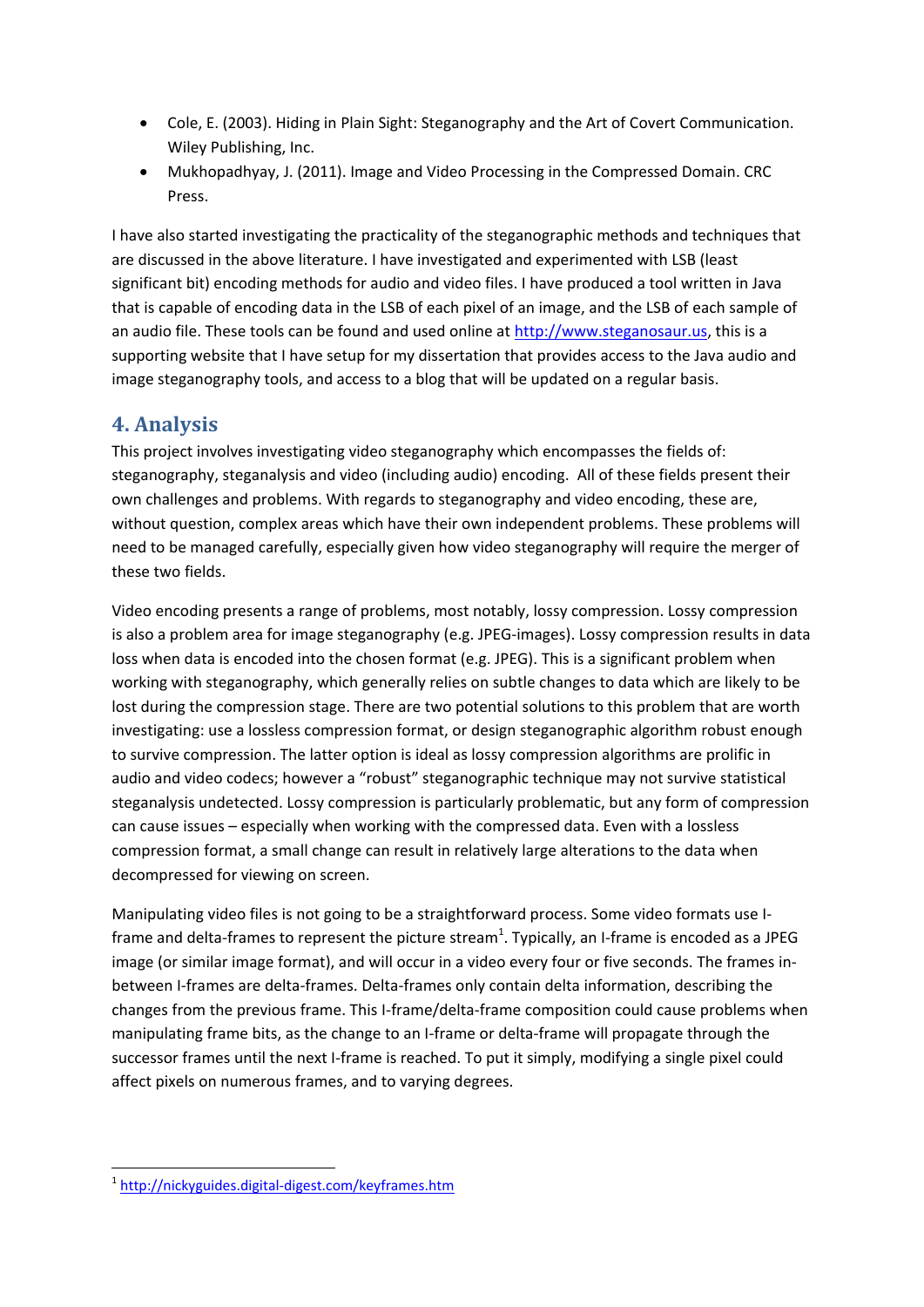Steganography will also prove a challenge in this project. In contrast, in the field of cryptography, an encrypted message is only broken once the attacker knows the content of the message. Steganography is deemed "broken" if the presence of a message is detected, regardless of whether the message has been read or understood. Developing a method of encoding in a video format that is capable of going undetected by statistical steganalysis and produces no noticeable degradation is going to require careful design and experimentation.

## **5. Techniques, Tools and Solutions**

The initial intention will be to perform all experimentation and development of solutions in Java. Java has a comprehensive SDK and a wide variety of libraries that should aid in the rapid development of a software solution. I intend to use open source video encoding tools (such as FFmpeg) for handling the manipulation of the video data. If this initial route does not prove to be successful (i.e. no Java wrapper for tools, etc.), I will look at interfacing directly with video encoding libraries using C++. Should I find that I need to pursue the latter option I will need to teach myself C++. C++ will be a good alternative to Java (should sufficient wrappers not exist), because the vast majority of audio and video encoding libraries are written in C++, and interacting with libraries directly in C++ will allow me to use their entire functionality and not be dependent on the quality and completeness of a wrapper.

Having explained the technologies and tools that I intend using, I will now outline the approaches I intend to initially investigate.

I plan to start basic, and progress the complexity level gradually. There are two simple approaches that I can begin with. The first involves extracting a frame from the video, and then encoding the plain text message before embedding the cover frame back into the video. Performance-wise this could prove to be a slow process when encoding large quantities of data as a large number of frames would have to be removed and re-encoded. The second basic approach involves working with frames in situ. For this method, I would examine the container file and identify which frames are the I-frames. Depending on the video format, I-frames are represented as JPEG images or use a representation that is very similar to that of JPEG. The plain text data would then be encoded into the I-frame without the need to extract and re-encode the cover frames.

The two potential techniques described above are very simple, and as such, they do not utilise the audio stream. Once I have become familiar with video encoding the intention is to develop methods that utilise the picture and audio stream together.

More advances techniques that should be investigated will involve embedding data into the deltaframes. The audio stream can also be used either as a placement key, or another area in which to embed data.

#### **6. Plan of Action**

Detailed in the table below is a plan of how I intent to allocate my time for this project.

This intention is to write chapters for the survey and analysis stage as the weeks progress. The intention is to receive feedback on chapter drafts at each stage. Weeks 10 and 11 will be dedicated to improving and preparing the draft for final submission at the beginning of Week 12